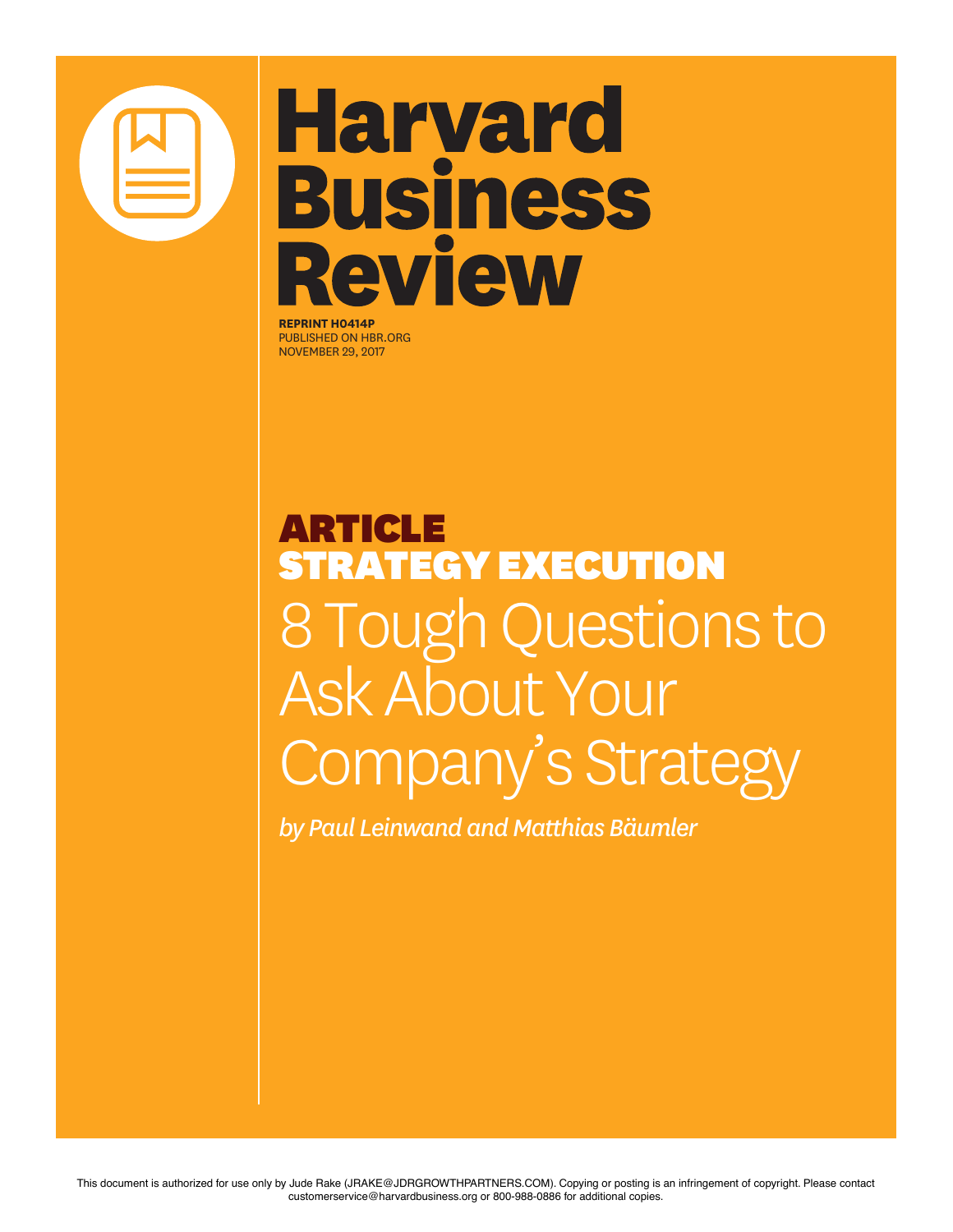

STRATEGY EXECUTION

## **8 Tough Questions to Ask About Your Company's Strategy**

by Paul Leinwand and Matthias Bäumler **NOVEMBER 29, 2017**



Gjon Mili/Getty Images

Companies often fail to address the tough questions about strategy and execution: Are we really clear, as a leadership team, about how we choose to create value in the marketplace? Can we articulate the few things the organization needs to do better than anyone else in order to deliver on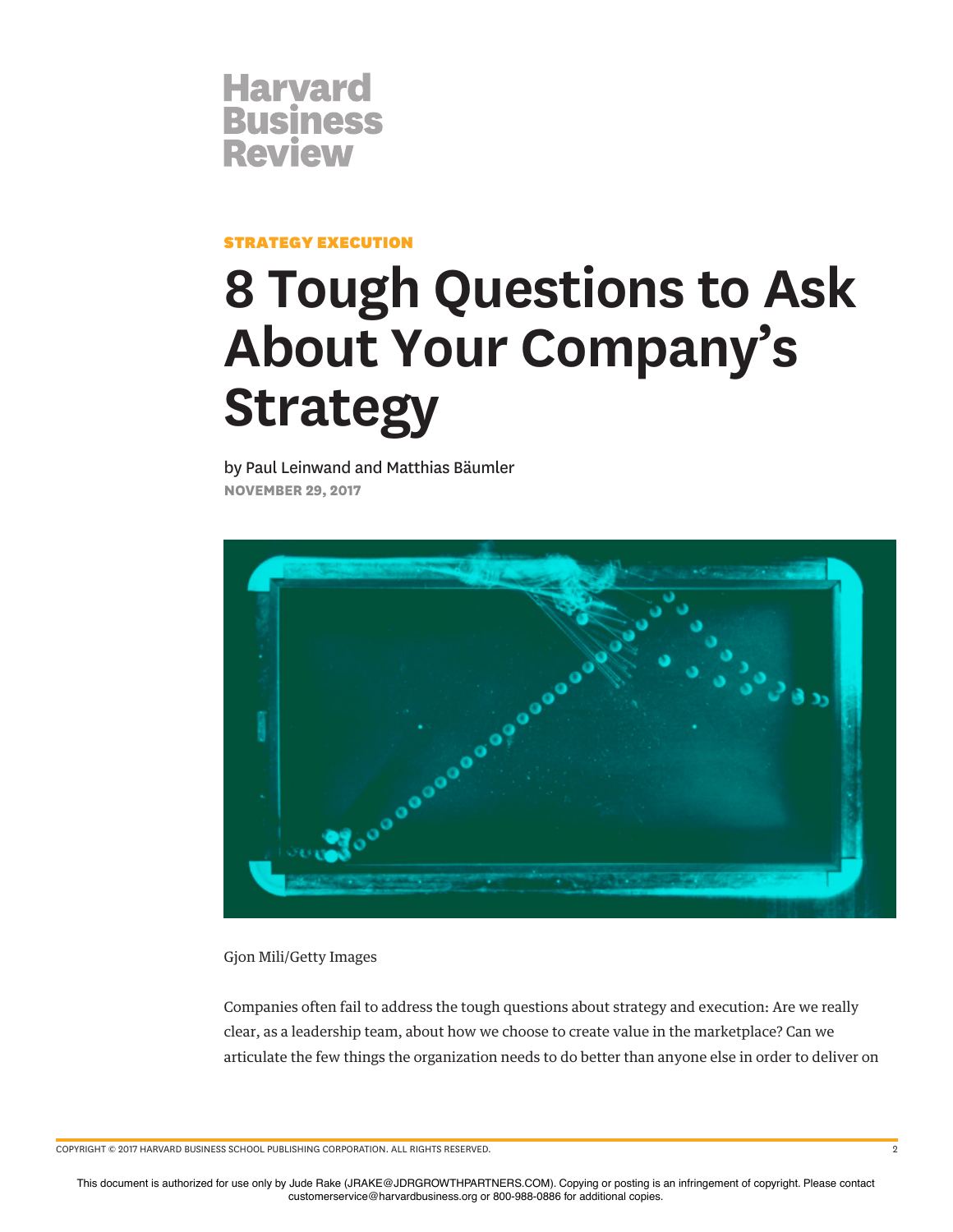that value proposition? Are we investing in those areas, and do they ft with most of the products and services we sell?

If your answer is yes to these and the other tough questions in the exhibit below, you're among the select few. In our experience, one of the biggest challenges in business today is that way too few companies are asking or answering these fundamental questions.

| <b>WAY TO</b><br><b>PLAY</b>             | <b>CAN WE STATE IT?</b><br>Are we clear about how we choose<br>to create value in the marketplace?                                                                                                                    | <b>DO WE LIVE IT?</b><br>Are we investing in the capabilities<br>that really matter to our way to play?                                                                                                            |
|------------------------------------------|-----------------------------------------------------------------------------------------------------------------------------------------------------------------------------------------------------------------------|--------------------------------------------------------------------------------------------------------------------------------------------------------------------------------------------------------------------|
| <b>CAPABILITIES</b><br><b>SYSTEM</b>     | Can we articulate the three to six<br>capabilities that describe what we do<br>uniquely better than anyone else?<br>Have we defined how they work<br>together in a system?<br>Do our strategy documents reflect this? | Do all our businesses draw on<br>this superior capabilities system?<br>Do our organizational structure and<br>operating model support and leverage it?<br>Does our performance management<br>system reinforce it?  |
| <b>PRODUCT AND</b><br><b>SERVICE FIT</b> | Have we specified our product<br>and service "sweet spot"?<br>Do we understand how to leverage<br>the capabilities system in new<br>or unexpected arenas?                                                             | Do most of the products and services<br>we sell fit with our capabilities system?<br>Are new products and acquisitions<br>evaluated on the basis of their fit with the<br>way to play and the capabilities system? |
| <b>COHERENCE</b>                         | Can everyone in the organization<br>articulate our differentiating<br>capabilities?<br>Is our company's leadership<br>reinforcing these capabilities?                                                                 | Do we have a right to win in our<br>chosen market?<br>Do all of our decisions add to our<br>coherence, or do some of them<br>push us toward incoherence?                                                           |

## Tough Questions to Ask About Your Company's Strategy

SOURCE ADAPTED FROM "THE COHERENCE PREMIUM," BY PAUL LEINWAND<br>AND CESARE MAINARDI, HARVARD BUSINESS REVIEW, JUNE 2010

C HBR.ORG

Why is that? Why is it so difficult for leaders to talk about these topics?

Often, executives avoid questions they are not sure how to answer. Or leaders and employees may feel that it's just not the right time to be asking them, perhaps rationalizing that the CEO has been at the helm of the company for a year or more and a strategy is already in place. They might feel that the time for asking these questions has already passed, and they don't want to come across as launching criticism. Some executives may in fact value the lack of strategic clarity because it allows them to pursue their own priorities. As for CEOs themselves, they often do ask these questions when they start in their roles, but they often feel constrained by the boundaries handed to them — either an incoherent portfolio, or strong short-term pressure to meet targets that diverts their attention.

If the executive team doesn't consistently address these questions, boards — who in many ways own the long-term strategic direction of the company — should at least ask management to provide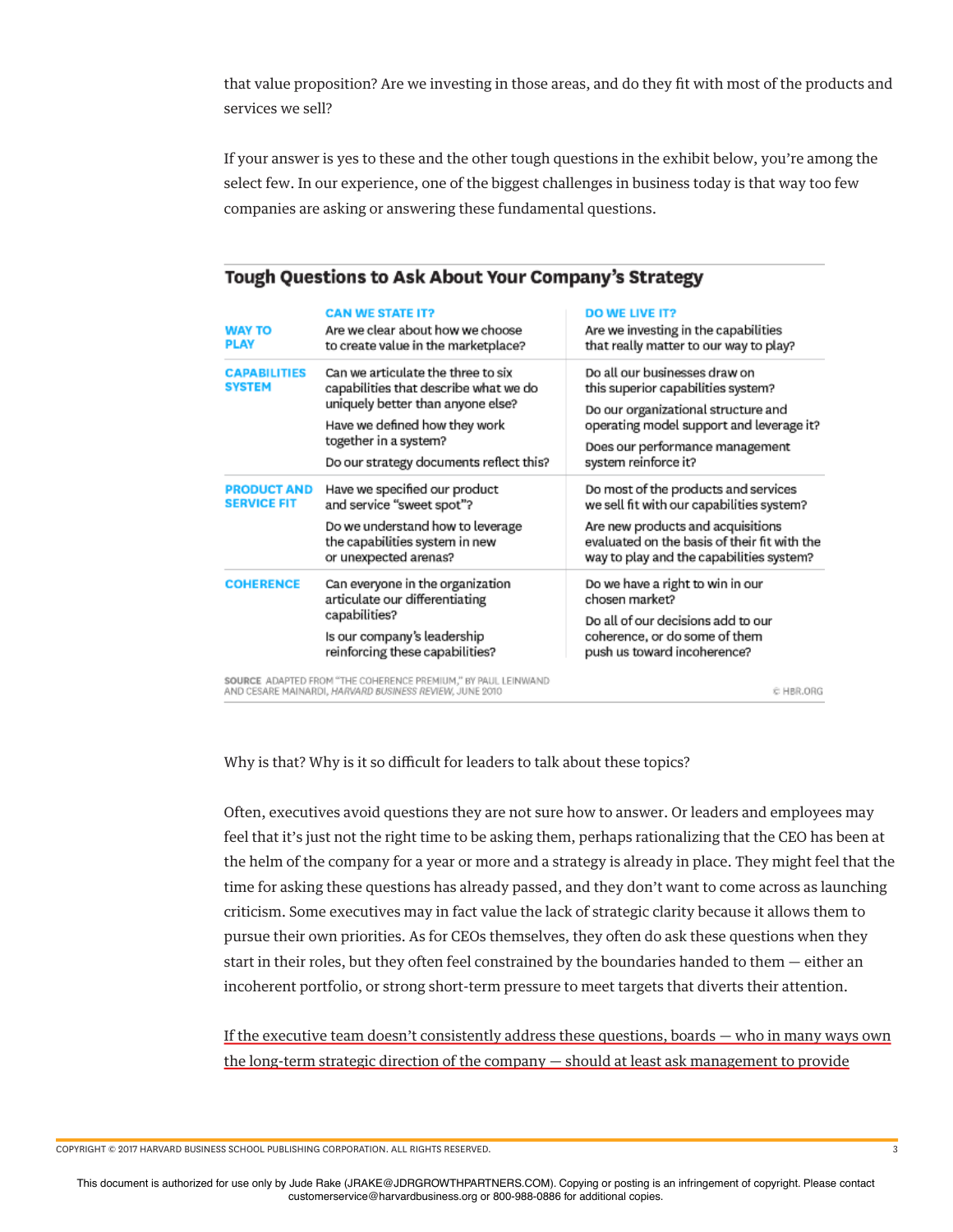answers, if not directly participate in fnding those answers. However, most directors feel they are brought in way too late in the strategy process to have meaningful engagement.

The result is that tough questions about the linkage between strategy and execution often go unaddressed.

So what can companies do to build a culture of accountability around the most important strategic questions? Leaders should consider three tactics: One is to build in a process for the executive team to discuss these fundamental questions. Unfortunately, the traditional approach to strategic planning often doesn't provide room for these discussions, because it tends to be very bottom-up, fnancial, and often incremental in nature. Instead, what is needed is a time and place for executives to step away from the day-to-day urgencies and discuss and debate these questions openly.

A second tactic is to involve a larger part of the organization in a discussion on how the company is doing on strategy and execution. Like the annual employee survey, organizations should take the pulse around the most important strategic topics. Such a survey provides powerful insights about how well your employees — the people who know the company best — think it is positioned for success, how well they feel they are delivering on the value proposition, and how efectively they are able to connect their individual work to the strategy of the organization. Besides telling you what people think the company's main challenges are, it also helps create a climate where such questions can be raised… and are raised. Many organizations have used our strategy profler that takes just a few minutes to complete, and yields very helpful insights.

A third tactic is to get the board more involved. The board is the only group that would have the longterm focus (what we call "longitudinal sustenance") to be able to manage these kinds of questions over time — and many board members are uniquely qualifed to help the executive team answer and challenge some of the most difficult questions of strategy. Instead of the old practice of merely reviewing the company's strategy, the board could set up a structured process with management to talk about strategy and the linkages to execution. Management could take the lead in these discussions, and work with the board in picking topics where directors will have salient input. Even periodic, direct interviews and discussions, in which board members are asked about their concerns, is a powerful way to engage the board more efectively.

We have a collective responsibility to answer these fundamental questions — even if the answers aren't easy or immediately practical. We have to create the room for this debate, and we owe our shareholders, customers, and employees clear answers about why we exist and what we do every day to fulfll that purpose. Building mechanisms to encourage debate is the best way to bring these fundamental questions out of the shadows and put them at center stage where they belong.

**Paul Leinwand** is Global Managing Director, Capabilities-Driven Strategy and Growth, with Strategy&, PwC's strategy consulting business. He is a principal with PwC US. He is also the coauthor of several books, including *Strategy That Works: How Winning Companies Close the Strategy-to-Execution Gap* (HBR Press, 2016).